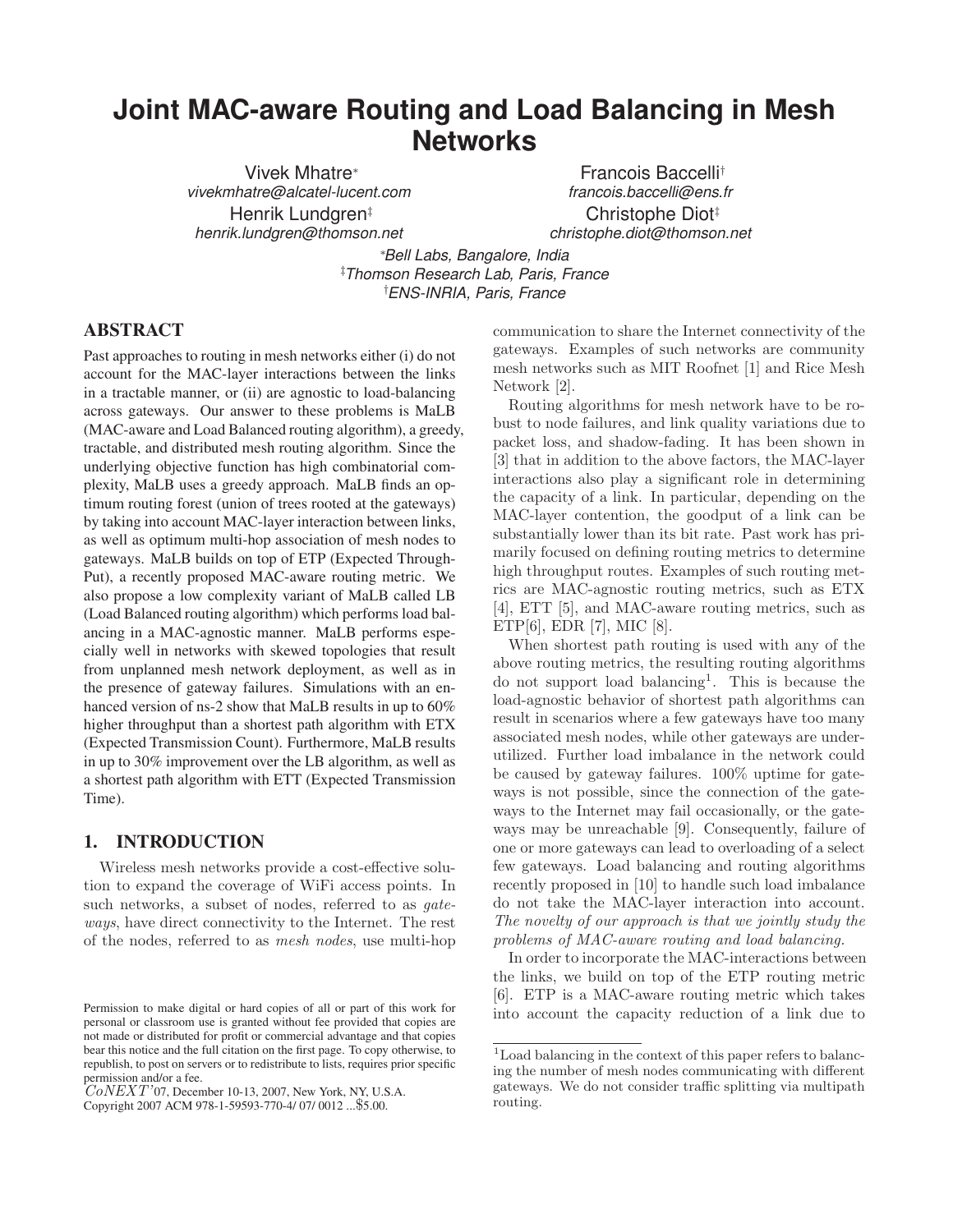its interaction with other links in its contention domain. However, such a cross-layer approach faces the following challenge. With routing metrics, such as, hop count, ETX, and ETT, routes depend solely on the link weights, i.e., the link qualities. On the other hand, in MAC-aware routing metrics, such as ETP, the link quality in turn depends on the choice of routes. This is because the choice of routes determines the set of active links in the network. This in turn determines the contention domain, and therefore the MAC-layer capacity reduction of each link. Thus, routing has an impact on the link weights. Due to the above inter-dependence of MAC and routing, the problem of finding optimal routes has high combinatorial complexity.

To this end, we make the following contributions in this paper. We propose a greedy distributed routing algorithm, MaLB (MAC-aware and Load Balanced routing) that works around the tractability problem arising from the interaction between MAC and routing, and jointly solves the problem of MAC-aware routing and load balancing. Instead of using shortest path routing, MaLB determines a delay optimal routing forest (union of disjoint trees rooted at the gateways). We also propose a low complexity variant of MaLB, referred to as LB (Load Balancing) which performs MACagnostic load balancing. MaLB trades off optimality for tractability, and hence can only guarantee convergence to a local optimum. Despite this, we demonstrate that MaLB results in significant throughput improvements over a shortest path routing algorithm with ETX and ETT as routing metric, as well as the LB routing and load balancing algorithm.

Simulations performed following the guidelines provided in [11], and using our enhanced version of ns-2, show that for balanced topologies, the performance of MaLB is similar to other routing algorithms considered. However, for skewed topologies which often result from gateway failures [9], as well as unplanned gateway deployment [1], MaLB results in up to 60% improvement in throughput over shortest path routing with ETX, and up to 30% improvement over LB, and over shortest path routing using ETT.

The rest of this paper is organized as follows. Related work is discussed in Section 2. In Section 3, the analytical framework used in the routing problem formulation is presented. The MaLB and LB routing algorithms are discussed in Section 4. A simulation based comparative study of the proposed algorithms is presented in Section 5. Finally, conclusions are future extensions are presented in Section 6.

#### **2. RELATED WORK**

Several routing metrics have been proposed in the literature to choose high throughput routes in wireless mesh networks. In [4], the authors propose Expected

Transmission Count (ETX) routing metric. This metric is designed to avoid links with high packet losses. In [5], the authors build on top of the ETX routing metric, and define the Expected Transmission Time (ETT) routing metric. ETT estimates the quality of a link by taking into account the packet loss probability as well as the bit rate of the link. Since 802.11 supports multirate links, this metric tends to prefer high bit rate links over low bit rate links. Furthermore, if the network has nodes with multiple radios, then the WCETT path metric function defined using ETT chooses paths that have higher spatial reuse.

Expected Data Rate (EDR) defined in [7] aims to account for MAC layer contention between the links of a given path. Expected Throughput (ETP) defined in [6] also takes into account MAC layer contention between links of a given path. EDR and ETP focus on the intraflow contention, and do not consider MAC contention between different flows. MIC, or Metric of Interference and Channel Switching [8] is a MAC-aware routing metric that accounts for intra-flow as well as interflow MAC contention. However, MIC assumes that the wireless channel is equally shared by all the nodes irrespective of the link bit rates, a assumption that does not hold in general in multi-rate networks [3]. Furthermore, since MIC is non-isotonic [12] it requires a complex routing protocol based on virtual nodes (referred to as LIBRA in [8]). All the above routing metrics are used in conjunction with some variant of shortest path routing. Since shortest path routing can lead to scenarios in which mesh nodes may be associated in a sub-optimal fashion to the gateways, the combination of these routing metrics with shortest path routing does not provide any load balancing guarantees.

In [10], the authors study the problem of load balancing in mesh networks. However, the graph theoretic model considered in [10], and other works on flow control over trees [13] do not incorporate the effect of bandwidth sharing at the MAC layer.

Our work differs from the past work in that we jointly address the problems of MAC-aware routing and load balancing, and provide a distributed routing algorithm to solve these problems.

## **3. ANALYTICAL MODEL**

In this section, we present the analytical framework for MAC-aware and load balanced routing. Within this framework, we formulate an optimization problem for determining a delay-optimal routing forest. In Section 4, we propose routing and load balancing algorithms to solve the proposed optimization problem.

Consider a mesh network in which  $\mathcal G$  is the set of gateways that have direct connectivity to the Internet, and M is the set of mesh nodes. Each mesh node  $i \in \mathcal{M}$ connects to a single gateway. Nodes are organized in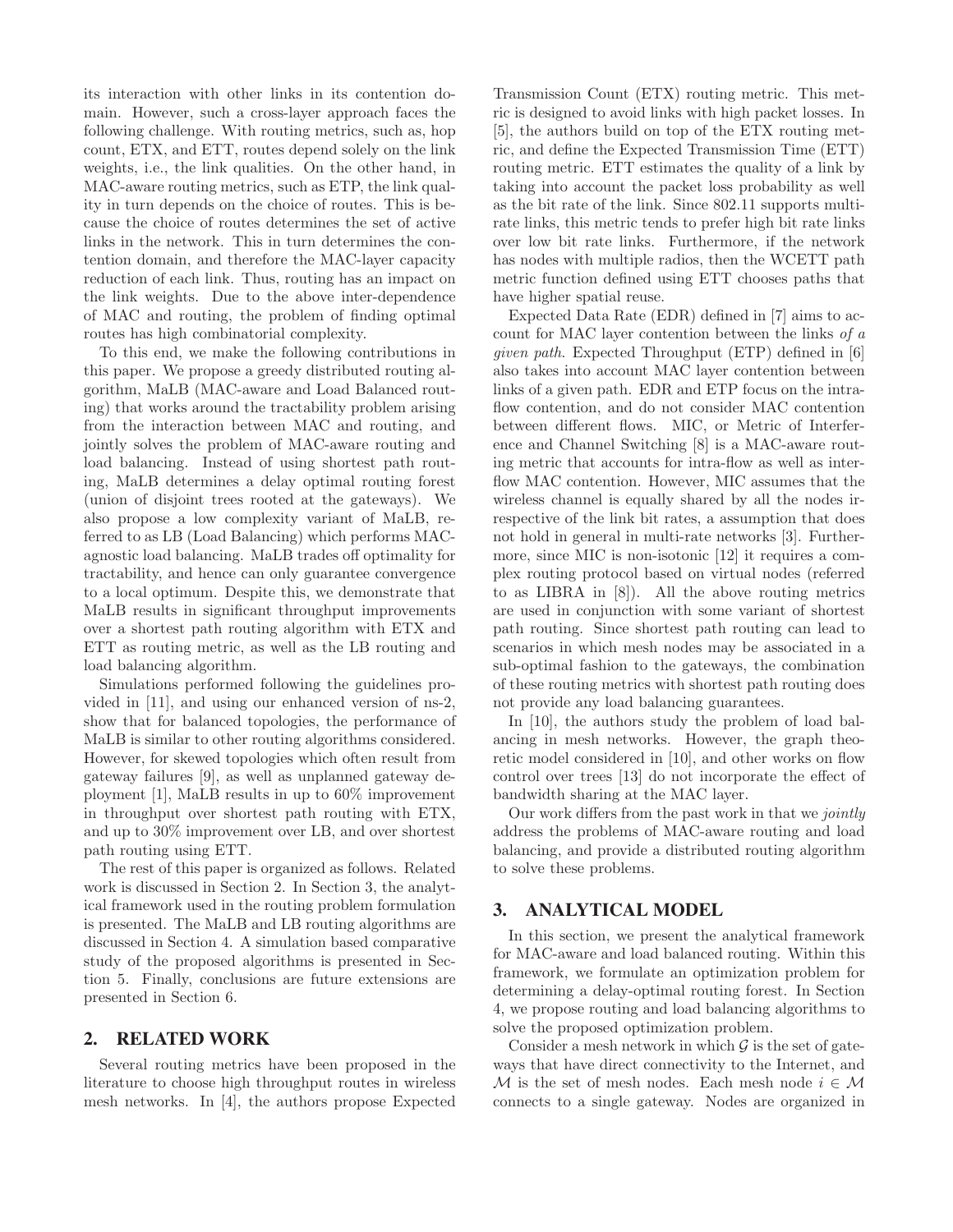disjoint<sup>2</sup> trees  $T_{g_i}$ , each tree rooted at a gateway node  $g_i \in \mathcal{G}$ . Let T be the union of all these trees. Thus, T corresponds to one possible choice of routing. The subtree rooted at mesh node  $i \in \mathcal{M}$  is denoted by  $T_i$ . Note that  $T_i$  includes node *i*. All the nodes have a single radio for mesh communication, and operate over a common channel similar to the mesh network in [1]. The latter assumption is used because if a single radio is available for mesh communication, monitoring of link qualities over multiple channels is difficult. We assume that another radio is available at each mesh node for communication with its clients over an orthogonal channel.

Consider the example topology shown in Fig. 1, where the triangles represent gateway nodes  $g_1$  and  $g_2$ , and the circles represent mesh nodes. The tree rooted at each gateway node is shown with solid lines. The dashed lines show those communication links between the node that are not used in the routing tree. Let  $l_i$  be the link used by mesh node  $i$  to associate (along with its subtree  $T_i$ ) to its parent node in the routing forest. All the nodes in the subtree of node  $i$  are contained in the dotted ellipse. We use  $l_i$  as the state variable of node i. Note that under the assumption of single-path routing, all the routes in the network are completely determined if for all mesh nodes i, their state variable  $l_i$ , i.e., their link of attachment to their respective parent is known. Let  $P_{l_i}$  be the probability that a packet transmission on link  $l_i$  is successful. This probability includes the packet success probability in both directions to account for data as well as ACK frames [4]. Let  $R_{l_i}$  be the nominal bit rate of link  $l_i$ .



Figure 1: Routing forest with  $g_1$  and  $g_2$  as gateway nodes.

In the following subsections, we use an analytical model for bandwidth sharing between links at the MAC layer, and use this model to study impact on MACinteractions on routing decisions.

## **3.1 Bandwidth sharing at MAC layer**

Two links contend with each other at the MAC layer if the carrier sensing at the senders or the RTS-CTS mechanism preclude them from being active simultaneously. The indicator function  $\mathbf{1}_{\{l_i \Delta l_i\}}$  is one if links  $l_i$  and  $l_j$  contend with each other, and zero otherwise. In [3], the authors have shown that in 802.11 DCF, the presence of low bit rate links considerably reduces the throughput of a nearby high bit rate link, since the slower links occupy the channel for longer duration. For example, consider  $k$  wireless links having nominal bit rates of  $R_j$ ,  $j = 1$  to k, and assume that all the links lie within the same contention domain, i.e., only one link from this set can be active at a time. For this scenario, 802.11 DCF allocates on average an equal number of channel access opportunities to all the links [14]. Based on this observation, the authors in [6] propose the following routing metric which is referred to as the Expected Throughput (ETP),

$$
\frac{1}{\mathrm{ETP}_{l_i}} = \frac{1}{P_{l_i}} \cdot \sum_{j \in \mathcal{M}} \frac{\mathbf{1}_{\{l_i \Delta l_j\}}}{R_{l_j}} \tag{1}
$$

In the model in Eq. (1), the sum of the inverse of the data rates models the equal time share received by all the contending links, while the success probability term,  $P_{l_i}$  is used to obtain the useful throughput of the link. As noted in [6], the above model assumes that all contending links can hear each other, i.e., they form a maximal clique. When the links do not form a maximal clique, more elaborate models are needed to predict the link throughput (see [15]). In these models, it is necessary to numerically solve complex fixed-point equations in a centralized manner. Furthermore, these models require knowledge of all the active links in the network. Since the set of active links in the network directly defines the routing policy in the context of mesh networks, this results in a chicken-and-egg problem. In order to keep our model tractable, we adopt the ETP model proposed in [6], and approximate the bandwidth received by  $l_i$  using Eq. (1). However, note in Eq. (1), we include *all* the active links, and not just the links in a given path. Consequently, unlike [6], we take intra, as well as inter-flow contention into account. Although an approximation, the above model captures at least the first order effects of the reduction of link capacities due to MAC-layer contention. Depending on routing, each mesh node j has a unique link  $l_i$  for attaching itself to its parent. By summing over  $\{j \in \mathcal{M}\}$ , we include only these active links in the bandwidth computation. Thus we explicitly take into account the impact of routing on link quality.

## **3.2 Objective function**

Shortest path routing algorithms which rely on routing metrics, such as ETX and ETT do not include support for load balancing across multiple gateways. In this subsection, we build on top of ETP to incorporate load balancing. In routing forest  $\mathcal{T}$ , let  $\mathcal{P}_j$  be the route of node j to its associated gateway, i.e.,  $\mathcal{P}_j$  is the set of links between node  $j$  and its associated gateway. A

<sup>2</sup>An extension to include multi-path routing is part of our future work.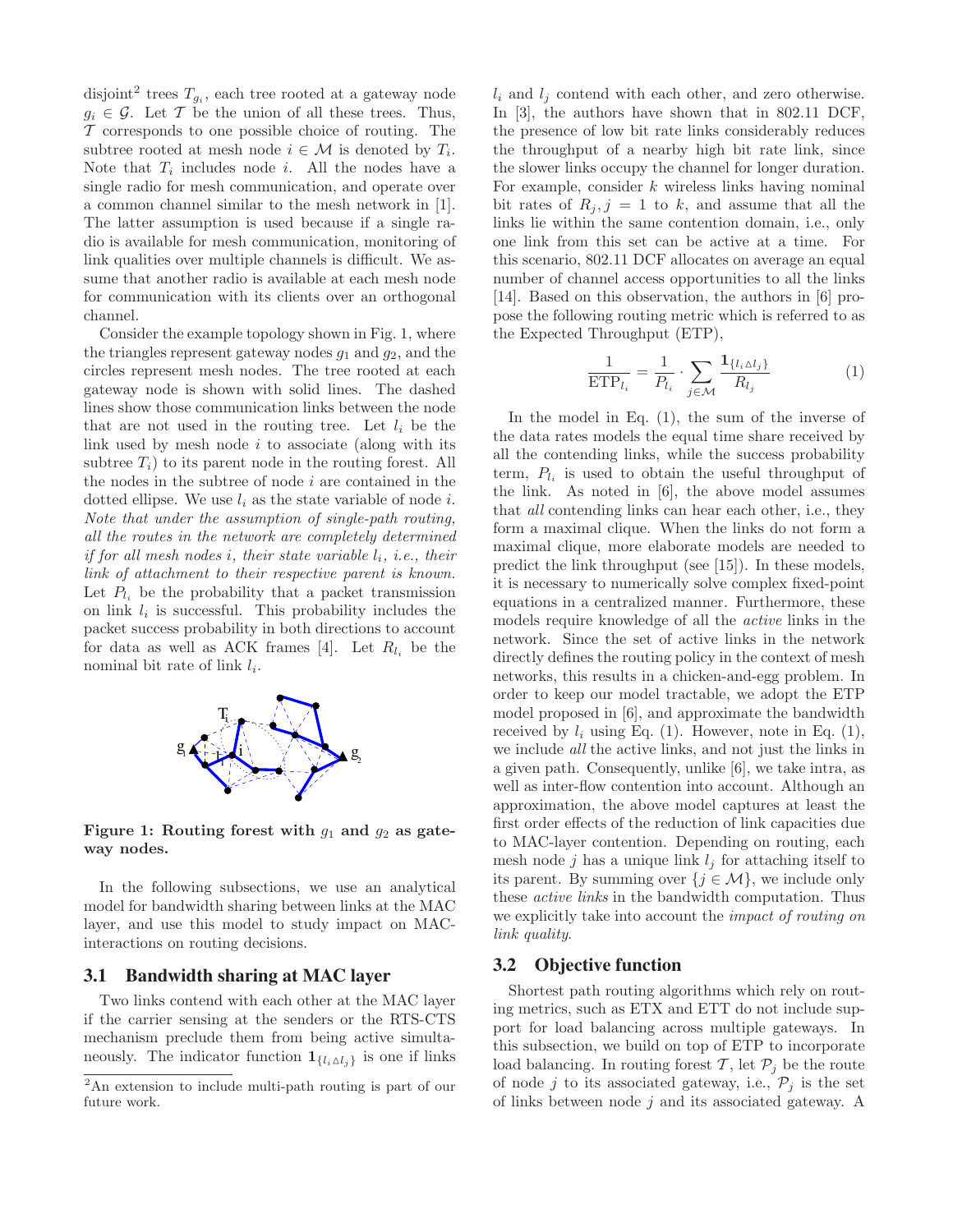mesh node  $i$  is connected to its parent node through link  $l_i$ . If link  $l_i$  belongs to path  $\mathcal{P}_j$ , i.e.,  $j \in T_i$ , then a fraction of the bandwidth of link  $l_i$  is used for the traffic of node  $j$ . For simplicity, we assume that all the nodes in a subtree are treated equally, i.e., we assume fair bandwidth sharing within a subtree. Since the expected throughput of link  $l_i$  is  $ETP_{l_i}$ , the throughput received by traffic of node j over link  $l_i$  is  $\frac{\text{ETP}_{l_i}}{|T_i|}$ , where  $|T_i|$  is the number of nodes in subtree  $T_i$  (including node i). Hence the transmission delay of a bit of node  $j$  over link  $l_i$  is  $\frac{|T_i|}{\text{ETP}_{l_i}}$ . Thus, the total transmission delay for node  $j$  in sending a bit to its associated gateway, and the total transmission delay over all of the mesh nodes for sending a bit to their respective gateway nodes are:

$$
D_j(\mathcal{T}) = \sum_{k:l_k \in \mathcal{P}_j} \frac{|T_k|}{\mathrm{ETP}_{l_k}}, \quad \mathcal{D}(\mathcal{T}) = \sum_{j \in \mathcal{M}} D_j(\mathcal{T}) \quad (2)
$$

Note that the above cost function includes the effect of spatial multiplexing through the ETP metric. This is unlike shortest path routing with ETT [5] where the computed path metric does not account for the possible concurrent operation of links separated by more than three hops. As a result, ETT unfairly penalizes long paths.

Note that in Eq. (2), all terms are of the form  $\frac{|T_i|}{\text{ETP}_{l_i}}$ for some *i*. Furthermore, a term such as  $\frac{|T_i|}{\text{ETP}_{l_i}}$  corresponds to link  $l_i$ , and appears exactly  $|T_i|$  times, once for each node in the subtree  $T_i$ . Thus, we can rewrite (2) as follows:

$$
\mathcal{D}(\mathcal{T}) = \sum_{i} \frac{|T_i|^2}{\text{ETP}_{l_i}},\tag{3}
$$

where  $ETP_{l_i}$  is given by (1). Our objective is to determine a routing forest  $T$  that minimizes the above cost function.

## **4. ROUTING ALGORITHMS**

In this section, we propose two distributed load balancing and routing algorithms. Unlike the shortest path routing algorithms that work with hop count, ETX and ETT metrics, the proposed algorithms aim to balance the traffic load across the gateways in the network.

## **4.1 MaLB: A MAC-aware Load Balanced Routing Algorithm**

In this subsection, we solve the problem of determining routes that are optimal with respect to the cost function defined in Eq. (3). Minimizing the objective function in Eq. (3) requires us to evaluate the objective function over all the possible routing forests (exponential complexity). Traditional shortest path algorithms used in conjunction with ETX and ETT are not applicable here, since the link weights in our problem formulation are not fixed, but depend on the routing configuration itself. We are not aware of any algorithms that compute optimum trees when link weights depend on the choice of tree. Hence we propose an algorithm, referred to as MaLB (MAC-aware and Load Balanced routing) that is guaranteed to converge at least to a local minimum of Eq. (3). MaLB is a greedy, and distributed routing algorithm. In the following, we first briefly describe the idea behind the proposed algorithm, and then present the exact algorithmic details.

We assume that as an initial configuration, the network is organized in a forest structure (not necessarily optimum). This could be generated through hop count metric and any generic shortest path routing protocol. We assume that a separate protocol for tree initialization is used during network bootstrap. Starting with this initial topology, the proposed algorithm progressively reconfigures the network topology. Each node maintains a periodic timer. When the timer at node i expires, it finds the best point of attachment to the routing forest, or equivalently, the best parent node, and then migrates to the new parent node along with its entire subtree. For example, in Fig. 2, node  $i$  migrates along with its subtree from parent  $j$  to parent k. A potential migration has an impact on two types of terms in the cost function Eq. (3); the tree size  $|T_m|$  of an arbitrary node  $m$ , and  $ETP_{l_n}$  of an arbitrary node n. This is depicted in Fig. 2 (c) and Fig. 2 (d).

Since the link between node *i* and *j*, denoted by  $l_i^j$  is no longer used after migration, this also has an impact on the ETP of the active links in the contention domain of nodes  $i$  and  $j$ . Likewise, after the migration, the link between  $i$  and  $k$ , denoted by  $l_i^k$  which was initially inactive, becomes active. This has an impact on the ETP of other active links in the contention domain of nodes i and  $k$ . Fig. 2 shows the nodes of the links whose ETPs are affected by this migration.

We denote  $F_i$  as the current parent of node *i*. Set  $\mathcal{A}_k$ denotes the set of ancestors of node  $k$  including itself. The set of candidate parent nodes of node  $i$  is denoted by  $S_i$ . This set includes those neighbors of node i that are not in its subtree (to avoid routing loops). The set of nodes that belong to the contention domain of link  $l_i$ is denoted by  $CD_{l_j}$ . A node belongs to the contention domain of a link if it is in the carrier sensing range of either endpoints of the link. The choice of new parent node is made as follows.

#### Algorithm 1: MaLB

When the periodic timer of node  $i$  expires, it performs the following steps:

1. For each  $k \in \mathcal{S}_i$ , form  $\mathcal{H}_{ik}$ , the set of nodes that are affected if node  $i$  migrates to node  $k$ .

$$
\mathcal{H}_{ik} = \mathrm{CD}_{l_i^k} \cup \mathrm{CD}_{F_i} \cup \mathcal{A}_{F_i} \cup \mathcal{A}_k. \tag{4}
$$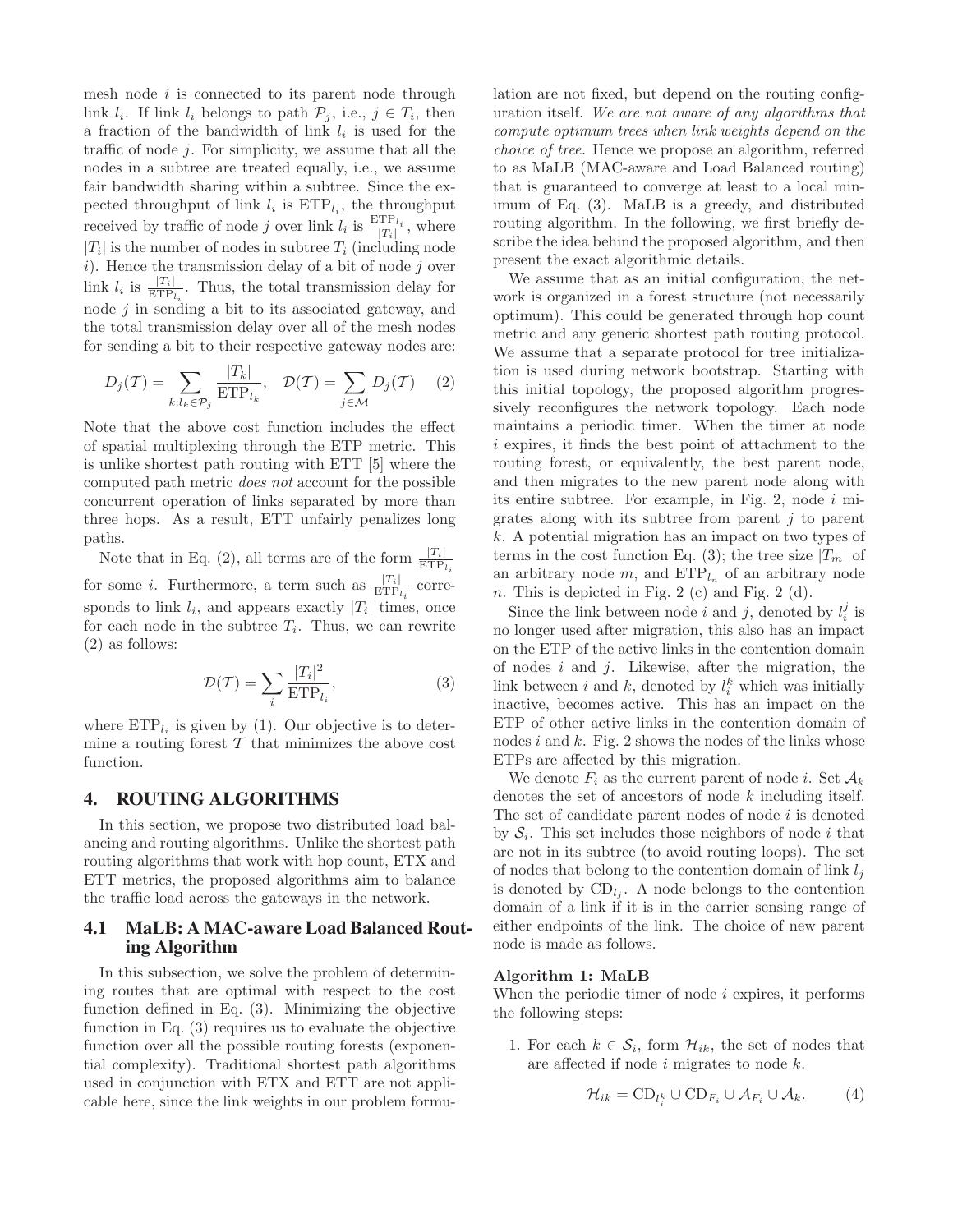

Figure 2: Nodes affected by migration of node i from node j to node k are depicted as black circles.

2. For each  $k \in \mathcal{S}_i$ , compute the following quantity which determines the change in the global objective function resulting from the migration of node i to node k.

$$
\Delta_{ik} = \sum_{j \in \mathcal{H}_{ik}} \left\{ \frac{|T'j|^2}{\mathrm{ETP'}_{lj}} - \frac{|T_j|^2}{\mathrm{ETP}_{lj}} \right\},\qquad(5)
$$

where  $|T_j|$  and  $|T'_{j}|$  are the respective subtree sizes, while  $ETP_{l_j}$  and  $ETP'_{l_j}$  are the respective ETPs of node j before and after the migration of node i to node k. The quantity  $\Delta_{ik}$  can be computed locally at node i as shown in Subsection 4.3.

- 3. Find the potential parent,  $F'$ <sub>i</sub> that results in the highest reduction of the global objective function, i.e.,  $F'_{i} = \operatorname{argmin}_{k \in \mathcal{S}_{i}} \Delta_{ik}$ .
- 4. Migrate to  $F'$  if  $F'$   $\neq$   $F_i$ .

Typically, estimation of link quality (bit rate and packet success ratio) requires sending periodic probes, and averaging the observed results over time durations of a few minutes. This is required, because the random time-varying shadow-fading results in substantial fluctuations in link qualities, and hence responding to such such short term fluctuations can lead to route flaps as shown in [16]. We assume that the period of the timers running on mesh nodes for making migration decisions are also of the order of few minutes, since reliable link quality estimates are not available at a smaller time scale.

We also assume that the message exchange between a node, its children, and its ancestors during a migration can be completed within a few milliseconds, since this involves exchanging short association/disassociation messages. Under this model, it is reasonable to assume that with high probability, at any given instant, only one node is involved in migration in the entire network. For example, in a network of 100 nodes, with a migration timer period of 2 minutes, and assuming that the multi-hop association/dissociation message of 40 bytes travels 10 hops at 6Mbps, the probability that at least two nodes are simultaneously in the migrating phase is

less than 10−<sup>3</sup> . Thus, the routing tree information at each node is consistent at every time instant with high probability. With the timer values tuned in accordance with the above observation, we have the following result on the convergence of MaLB.

**Theorem 1** Starting from a given forest structure  $\mathcal{T}_0$ ,  $MaLB$  converges in a finite number of steps to  $T^*$ , which is a local minimum of Eq. (3).

PROOF. Consider the migration of node  $i$  from its current parent j to new parent k (with  $k \neq j$ ). Using Step 3 of Algorithm MaLB, we have

 $\Delta_{ik} < \Delta_{it}$   $\forall$  potential parents t of i.  $\Rightarrow \mathcal{D}(\mathcal{T}_{n+1}) - \mathcal{D}(\mathcal{T}_n) = \Delta_{ik} < \Delta_{ij} = 0$  using Step 4.

Thus, any time a node migrates, the value of the objective function strictly decreases. Note that the total number of distinct routing forests is finite. Hence the algorithm converges to a local optimum in finite number of steps.  $\square$ 

Simulation results in Section 5 show that although MaLB may produce a locally optimum configuration, it results in substantial throughput improvements over other routing algorithms.

## **4.2 LB: A MAC-agnostic Load Balanced Routing Algorithm**

The two distinguishing features of MaLB approach are (i) Inclusion of MAC-layer interactions through ETP, and (ii) Load balancing through efficient multi-hop association of mesh nodes to gateways. As discussed in Section 3, the MAC interactions between the links lead to substantial increase in the complexity of ETP. Hence, we define a new routing algorithm that performs load balancing, but uses a simple model for estimating the capacity of a link. In this model, the MAC interactions between the links are ignored, and the product of the bit rate and the packet success probability of the link is used as a measure of its capacity. Using the approach in Section 3, the routing problem is equivalent to finding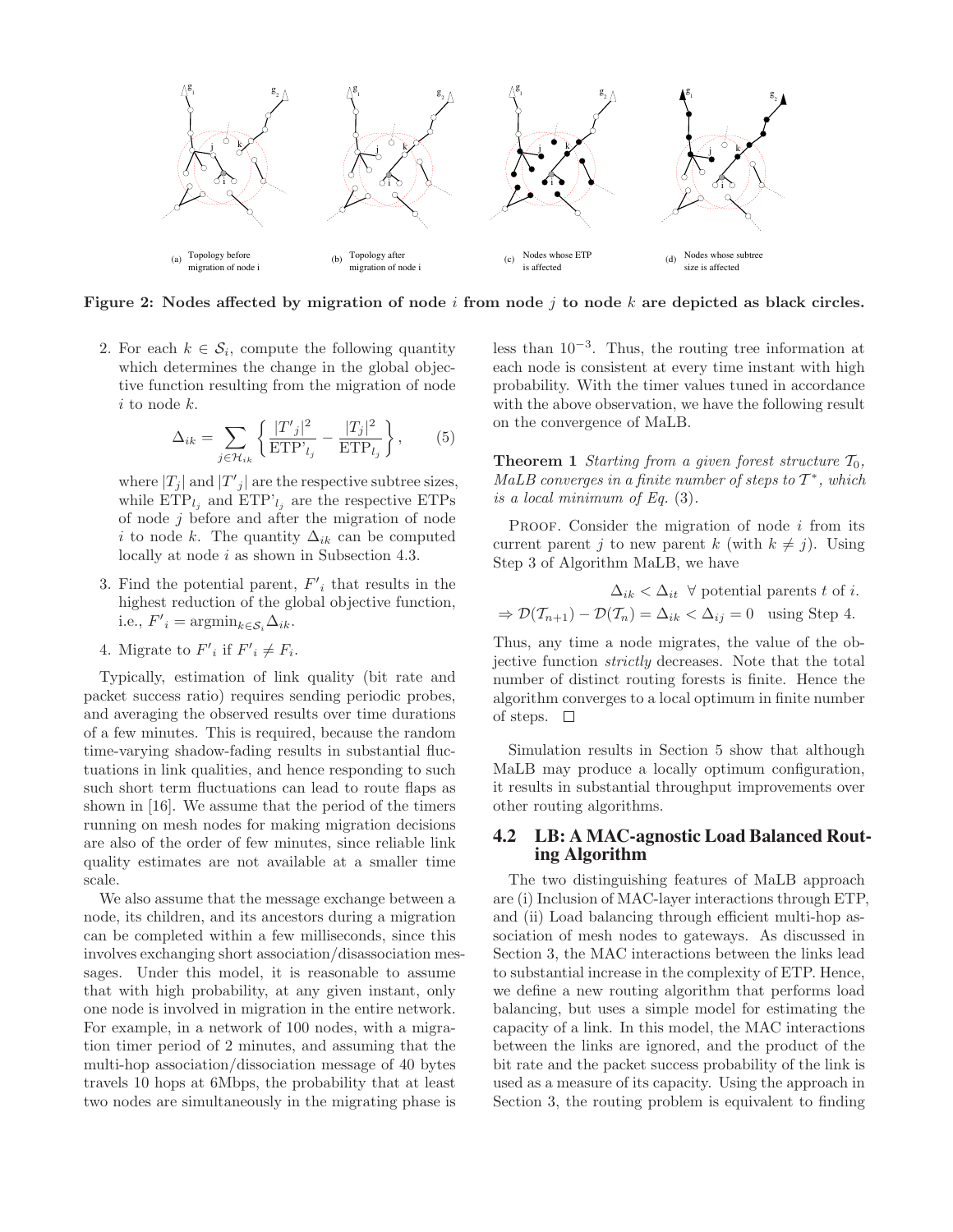optimum forest structures which minimize the following objective function corresponding to Eq. (3).

$$
\tilde{\mathcal{D}}(\mathcal{T}) = \sum_{i} \frac{|T_i|^2}{P_{l_i} R_{l_i}},\tag{6}
$$

Corresponding to Algorithm 1, we define Algorithm 2 for finding the optimum routes. We refer to this algorithm as LB (Load Balancing). LB forms the middle ground, since it is an intermediate low complexity solution between load-agnostic routing algorithms, such as shortest path with ETX, ETT, and a MAC-aware load balancing routing algorithm such as MaLB.

#### Algorithm 2: LB

This algorithm is identical to Algorithm 1, except that in the first step, the set of affected nodes  $\mathcal{H}_{ik}$  does not account for MAC-layer impact, i.e.,  $\mathcal{H}_{ik}$  is defined as follows:

$$
\mathcal{H}_{ik} = \mathcal{A}_{F_i} \cup \mathcal{A}_k. \tag{7}
$$

Observe that the reciprocal of the term in the denominator of Eq. (6) is the ETT of the parent link of node i. Therefore, comparing Eq.  $(3)$  and Eq.  $(6)$ , we note that LB corresponds to the case of joint routing and load balancing when the reciprocal of ETT is used as the estimate of the link bandwidth.

In Section 5, we show that the throughput increases progressively as we go from ETX to MaLB. LB has higher throughput than ETX and ETT due to its load balancing attribute. However, further throughput increase can be obtained using MaLB when the MAClayer interaction is also taken into account.

#### **4.3 MaLB, LB: Distributed Implementation**

The appealing feature of shortest path algorithms such as OLSR and DSDV which is exploited by ETX and ETT, is that they can be implemented in a distributed manner. In this subsection, we show that MaLB is also amenable to a distributed implementation. Distributed implementation of LB is along the lines of MaLB, and is considerably simplified, since it does not rely on the ETP metric. Referring to the description of MaLB, we note that for distributed implementation, it is necessary that a node be able to compute  $\Delta_{ik}$  for each of its potential parents using Eq. (5) using local information. We show that this can indeed be achieved through limited message exchange between the mesh nodes.

Recall that  $\mathcal{H}_{ik}$  is the set of nodes that are affected by the migration of node  $i$  to node  $k$ . The effect of migration is either at the MAC layer (through ETP) or at the network layer (through changes in tree size). We can therefore partition set  $\mathcal{H}_{ik}$  into two disjoint sets; (i)  $\mathcal{U}_{ik}$ , the set of nodes whose ETP is affected by the migration of node  $i$  (e.g., the black nodes in Fig. 2 (c)), and (ii)  $V_{ik}$ , the set of remaining nodes whose link ETP

is unaffected by the migration of node  $i$  (e.g., the black nodes in Fig. 2 (d)). Thus,  $\mathcal{H}_{ik} = \mathcal{V}_{ik} \cup \mathcal{U}_{ik}$ , and  $\mathcal{U}_{ik} \cap$  $V_{ik} = \phi$ . Thus, Eq. (5) can be rewritten as follows.

$$
\Delta_{ik} = \sum_{j \in \mathcal{U}_{ik}} \left\{ \frac{|T'_{j}|^2}{\text{ETP'}_{l_j}} - \frac{|T_j|^2}{\text{ETP}_{l_j}} \right\} + \sum_{j \in \mathcal{V}_{ik}} \left\{ \frac{|T'_{j}|^2 - |T_j|^2}{\text{ETP}_{l_j}} \right\} \tag{8}
$$

For every active link that a node is part of, the node includes information about the bit rate and success probability of that link in its periodic beacon messages. Using this information from the beacon messages of all the nodes in its contention domain, a node can determine the ETP of all its active links using Eq. (1). Each node then embeds the ETP value of all its active links in its beacon messages. When node  $i$  wishes to determine the impact of its migration on the ETP of a contending link, say  $l_j$ , it first determines if  $l_j$  belongs to the contention domain of its old link  $l_i^{F_i}$  and new link  $l_i^k$ . The new ETP of  $l_i$  is then computed as follows:

$$
ETP'_{l_j} = \frac{P_{l_j}}{\left(\frac{P_{l_j}}{ETP_{l_j}} - 1_{\left\{l_j \Delta l_i^{F_i}\right\}} \frac{1}{R_{l_i^{F_i}}}} + 1_{\left\{l_j \Delta l_i^{k}\right\}} \frac{1}{R_{l_i^{k}}}\right)} \tag{9}
$$

We also assume that each node  $j$  embeds its tree size, and the ID of its parent node in its beacon message. Using this information, node  $i$  can determine if node  $j$ is its current ancestor or new ancestor (or both), and can thus determine the new tree size of node  $j$ . Thus, the new ETPs as well as the new tree sizes of all the nodes in  $\mathcal{U}_{ik}$  (the MAC-neighborhood of node i), and hence the first summation on the right hand side of Eq. (8) can be locally computed.

We now show that even the second term in Eq.  $(8)$ , consisting of contributions from links in  $\mathcal{V}_{ik}$ , can be locally computed at node  $i$ . The ETP of the links of the nodes in  $V_{ik}$  are unaffected by the transition of node *i*. However, their tree size could still be affected by node i's migration. Recall that  $A_k$  is the set of ancestors of node k including itself. Hence,  $V_{ik} \subseteq A_{F_i} \cup A_k$ . Thus, the second term in Eq. (8) can be re-written as follows.

$$
\sum_{j \in \mathcal{V}_{ik}} \left\{ \frac{|T'_{j}|^2 - |T_j|^2}{\mathrm{ETP}_{l_j}} \right\}
$$
\n
$$
= 2|T_i| \left\{ \sum_{j \in \mathcal{V}_{ik} \cap \mathcal{A}_{F_i}} \frac{|T_j|}{\mathrm{ETP}_{l_j}} \right\} - |T_i|^2 \left\{ \sum_{j \in \mathcal{V}_{ik} \cap \mathcal{A}_{F_i}} \frac{1}{\mathrm{ETP}_{l_j}} \right\}
$$
\n
$$
+ |T_i|^2 \left\{ \sum_{j \in \mathcal{V}_{ik} \cap \mathcal{A}_k} \frac{1}{\mathrm{ETP}_{l_j}} \right\} - 2|T_i| \left\{ \sum_{j \in \mathcal{V}_{ik} \cap \mathcal{A}_k} \frac{|T_j|}{\mathrm{ETP}_{l_j}} \right\} \tag{10}
$$

Although the expression in Eq. (10) appears to be complex, it can be evaluated relatively easily by observing that each of the summations can be readily inter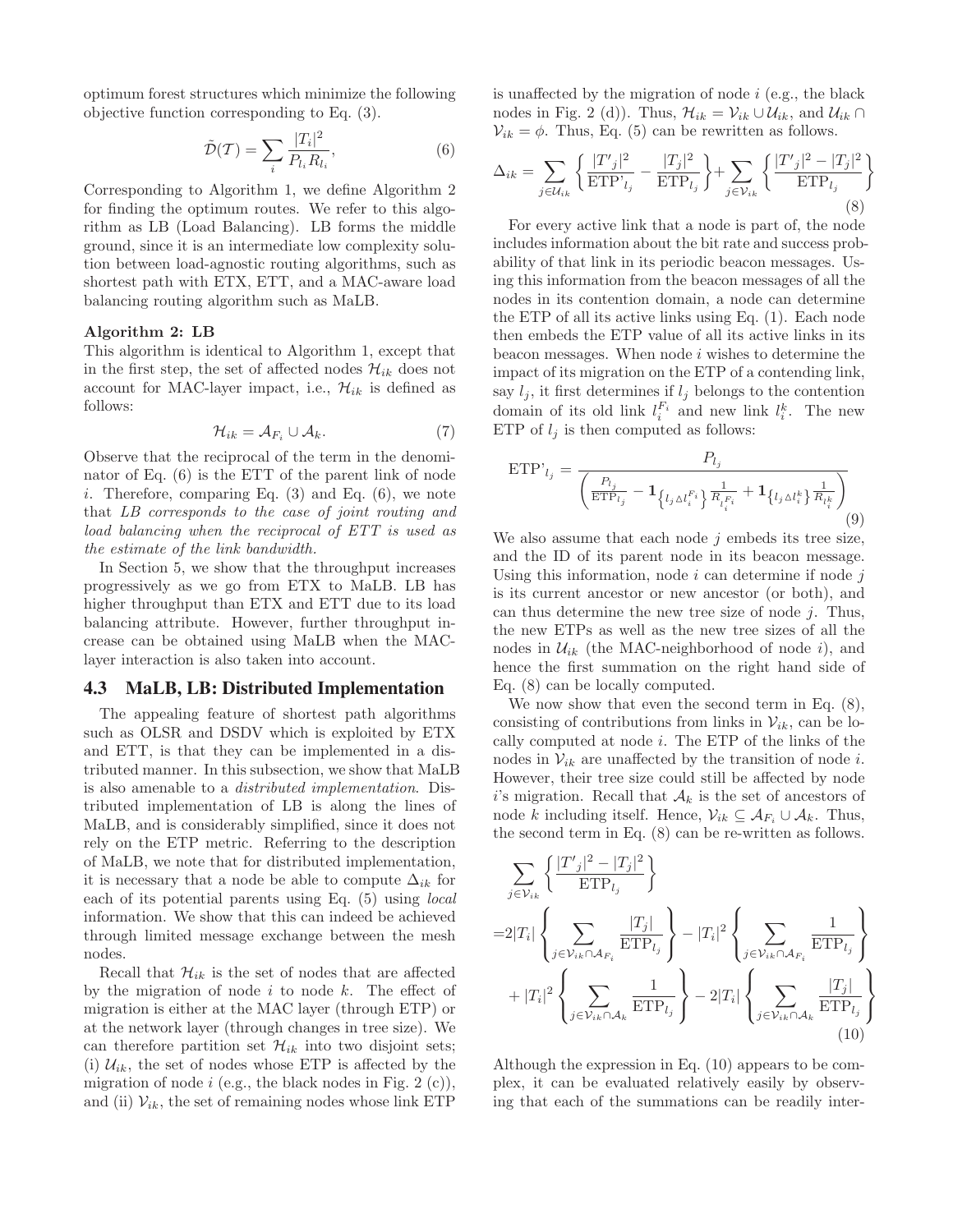preted as a cumulative sum along the tree branches. We assume that starting from the one-hop nodes attached to the gateways, and moving towards the leaf nodes, each node propagates the cumulative sum (up to the parent, but not including the node's own terms) corresponding to two quantities;  $1/\text{ETP}_{l_j}$ ,  $|T_j|/\text{ETP}_{l_j}$ . Thus, at each node, a cumulative sum of the above two quantities along all hops from the gateway node to its parent are available. The terms corresponding the node are not added, since they are included in separate fields  $(|T_i|, \text{ETP}_{l_i})$ . Let  $f_i$  be the ancestor of node i that is within the contention domain of  $l_i$ , and farthest from node  $i$  (in terms of number of hops). Node i can determine  $1/\text{ETP}_{l_{f_i}}$ , as well as the cumulative sum  $\sum 1/\mathrm{ETP}_{l_j}$  up to node  $f_i$ , using simple message exchange with its parent node, since  $f_i$  belongs to contention domain of either i or its parent node or both. Using this information, node  $i$  can determine all the terms in Eq. (10). We use the beacon-stuffing approach in [17], whereby an information element (253 bytes) in IEEE 802.11 beacon message is used to embed information about all the active links of a node (see Fig. 3).



Figure 3: Fields in the information element of a beacon message of a mesh node in MaLB.

#### *4.3.1 Computing Tree size*

We assume that when a node  $i$  joins or leaves its parent node, it informs its parent node about its migration, and also about the size of its subtree,  $T_i$ . Besides, when the size of the subtree of a node changes (due to nodes joining or leaving the subtree), this information is propagated to all the ancestors of the node. Note that the above message exchange is only limited to the paths joining the affected node to its old and new gateways. Thus, each node i has the latest information about its tree size  $|T_i|$ .

## *4.3.2 Computing ETP*

We assume that each node has a mechanism for monitoring the "health" of all links originating from that node. Thus, the bit rate  $R_{l_i(j)}$ , and the packet success probability of link  $P_{l_i(j)}$ , to all the potential parent nodes  $j$  of node  $i$  is available at node  $i$ . Periodic broadcast and/or unicast probes could be used for this purpose [4, 5]. A link is active if it is part of the forest



Figure 4: Perturbed grid topologies used for simulations. Bold circles represent gateway nodes.

structure, and is therefore being used for routing traffic. Each node  $j$  embeds in its beacon message the following information about all the active links that originate at that node:  $R_{l_j}$ , the bit rate of the link, and  $P_{l_j}$  the packet success probability of that link. We assume that a node can decode the beacon messages of all nodes that are within its contention domain<sup>3</sup>. When the information about the bit rates and the success probabilities of the contending links gathered at node  $j$  is combined with the corresponding information of node  $i$ , the contention domain of link  $l_i(j)$  is completely known to node  $i.$  Using this combined information, node  $i$  can compute  $ETP_{l_i(j)}$  for all of its potential parent links  $l_i(j)$  from (1). In case of LB, the ETP is replaced by the product of the bit rate and the packet success probability, and both these quantities are locally available at each node.

# **5. PERFORMANCE EVALUATION**

It is of paramount importance to incorporating a realistic wireless environment when performing wireless simulations [11]. We have therefore followed the guidelines provided in [11], and added several new features to the ns-2 simulator [18] to make the simulation scenarios as close as possible to reality. In this section, we use ns-2 simulations to compare the throughput performance of MaLB and LB routing algorithms with a shortest path routing algorithm using ETX and ETT as routing metrics. We first describe our simulation methodology, and then discuss the detailed set-up of the simulator.

#### **5.1 Methodology**

Since performing dynamic link-layer probing, and updating routes during the run-time of a simulation is difficult in ns-2, and most other simulators, we take the following approach. Our objective is to first simulate probe agents, gather link quality statistics, compute routes based on these statistics, and then run traffic with the same topology. Note that the shadowing chan-

<sup>3</sup>The beacon messages are short, and are sent at the lowest and the most resilient bit rate. Hence the assumption that all the nodes within the contention domain of a given node receive its beacon messages is realistic.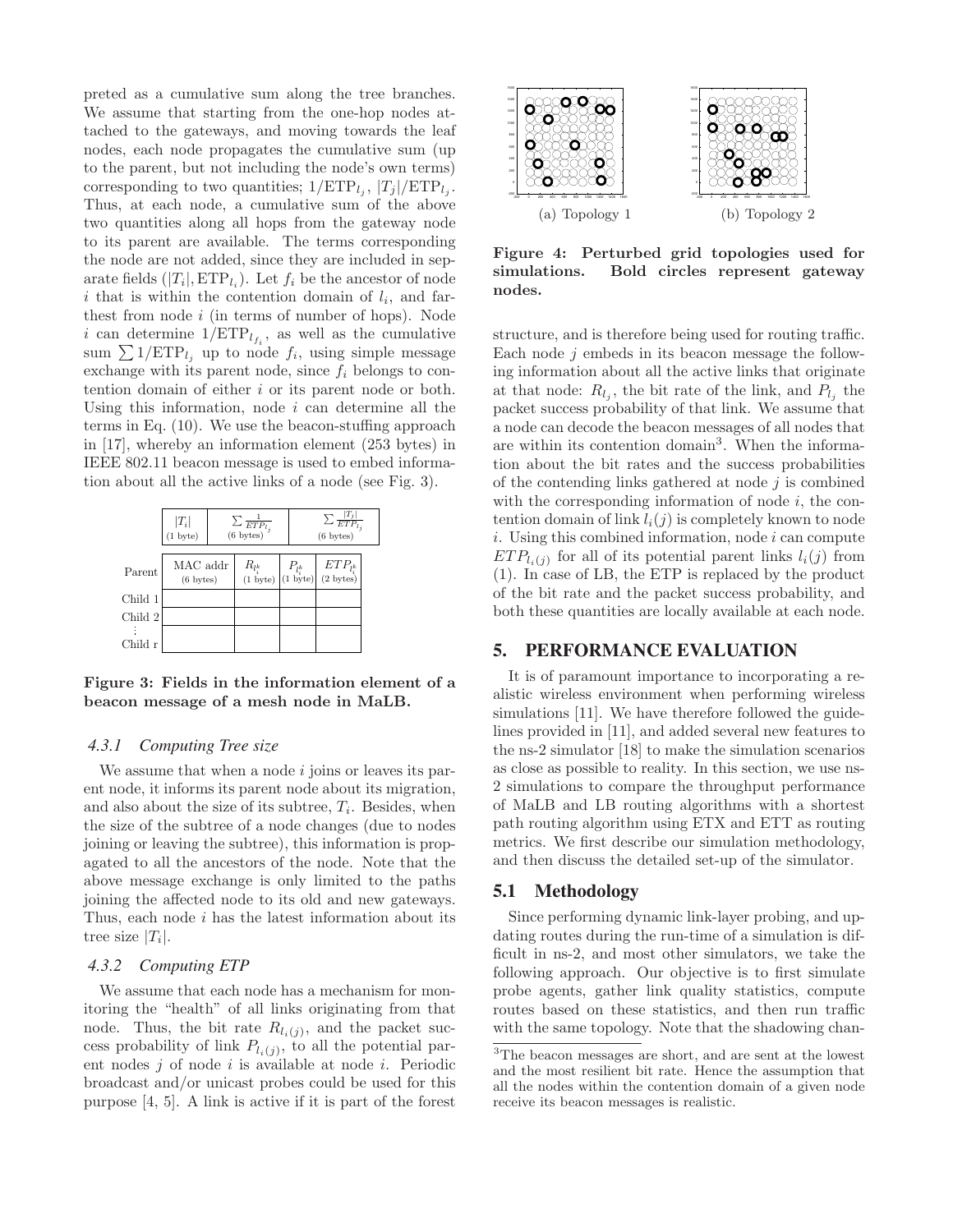nel gains between the nodes are not time-varying, but there are small scale fading variations due to movement of objects in the neighborhood of the nodes. It is necessary to ensure that the link probes and the traffic are simulated using the exact same topology, and the exact same shadowing gains.

Hence, we first fix a shadowing seed, and run one set of simulations during which ETX and ETT probes are generated to determine the link qualities. The results from these measurements (packet success ratio, and bit rate) are then fed into a Dijkstra shortest path computation engine to determine the routes corresponding to ETX and ETT. The measurements are also fed into the MaLB/LB computation engine which generates routes corresponding to MaLB and LB. We use the routing generated by ETT as the initial non-optimized routing forest structure for MaLB. All the required quantities for shortest path routing with ETT, such as bit rates and packet success probabilities of the links, are also required by MaLB, and therefore assumed to be readily available at all the nodes. These quantities can therefore be used to initialize the ETT-based routing forest. We then run TCP traffic (first downlink, then uplink) with these routes on the same topology, using the same shadowing seed as the one used for collecting probe results. The entire process is then repeated for the next shadowing seed. Eight independent shadowing seeds are used, and throughputs are averaged over these eight runs.

For simulating ETX probes, we use periodic broadcast probes (sent once every second) at the lowest bit rate (6Mbps) [4]. For ETT, we use a different probing mechanism from the one in [5]. In [5], the authors propose using unicast packet-pairs once every minute to estimate the current bit rate of the link. We simulate short periodic unicast ping-no-reply packets between each node sent once every second, and recover the current bit rate of the link directly from the auto-rate algorithm. We adopt the above approach to obtain more accurate bit rate estimates.

We understand that the above approach of first simulating the probes, and then simulating the actual traffic, does not take into account the fact that the measured quantities can themselves be affected by the ongoing traffic. This can lead to issues related to routing instabilities as pointed out in [16]. A detailed comparative analysis of routing stability of ETX, ETT, LB, and MaLB is an important and interesting research topic on its own, and is part of our future work.

## **5.2 Simulation Set-up**

#### *5.2.1 The simulator*

We use the ns-2 simulator with several mesh-specific enhancements [18] added to overcome some of the known limitations of wireless capabilities of ns-2 [11]. We have

added the following new modules to ns-2.

- Cumulative interference along with noise power for an accurate SINR-based reception model: The current ns-2 implementation compares two signal powers to determine successful packet reception.
- Combined shadow-fading with an accurate shadowing model: The current shadowing model of ns-2 is inaccurate, since it recomputes a new independent random variable as the shadowing gain for every new packet reception.
- Multi-SINR and multi-rate 802.11 a/g links, Autorate fallback (ARF) algorithm for rate adaptation: Currently, ns-2 only supports links with fixed rates.
- A framework for link quality estimation: We have added support for using unicast and broadcast probes as required by most mesh routing protocols such as, ETX [4], ETT [5], and ETP [6].

## *5.2.2 Topology*

We simulate a topology consisting of 100 nodes (mesh and gateway nodes). The nodes are deployed in a  $10\times10$ grid with a random perturbation in x and y direction around the grid points. The grid points are separated by 150m, and a random perturbation of 20m is used around these points. This models the scenario of regular deployment of APs along streets on lamp-posts with small perturbations. We do not use uniformly random node deployment, since it results in disconnected nodes, as well as nodes that are arbitrarily close to each other, both of which are unlikely even in an unplanned mesh deployment. Two typical randomly generated topologies for which detailed results are presented in this paper are shown in Fig. 4. Similar results were obtained for some of the other randomly generated simulation topologies, and hence have been omitted.

The grid consists of four quadrants, and each quadrant has 3 randomly deployed gateways (indicated by dark circles). This models uniform deployment of gateways across the entire region, with a certain degree of randomness in the location of the gateways. We use the following model for gateway failure. A gateway is said to have failed if its connection to the Internet goes down. When this happens, the routes are reorganized so that the mesh nodes associated with the failed gateway find a route to a different gateway. Furthermore, we assume that in spite of the failure of gateway's Internet connection, the client nodes associated with this gateway (over a different radio) continue to generate traffic. Hence the failed gateway behaves like an ordinary mesh node, and participates in multi-hopping. We consider the following four scenarios. Scenario 0 is the default scenario, and in this scenario, all the gateways in each quadrant are functional. In scenario 1, one randomly picked gateway in the first quadrant (bottom left quadrant) has failed. In scenario 2, one randomly chosen gateway in the first quadrant, and one randomly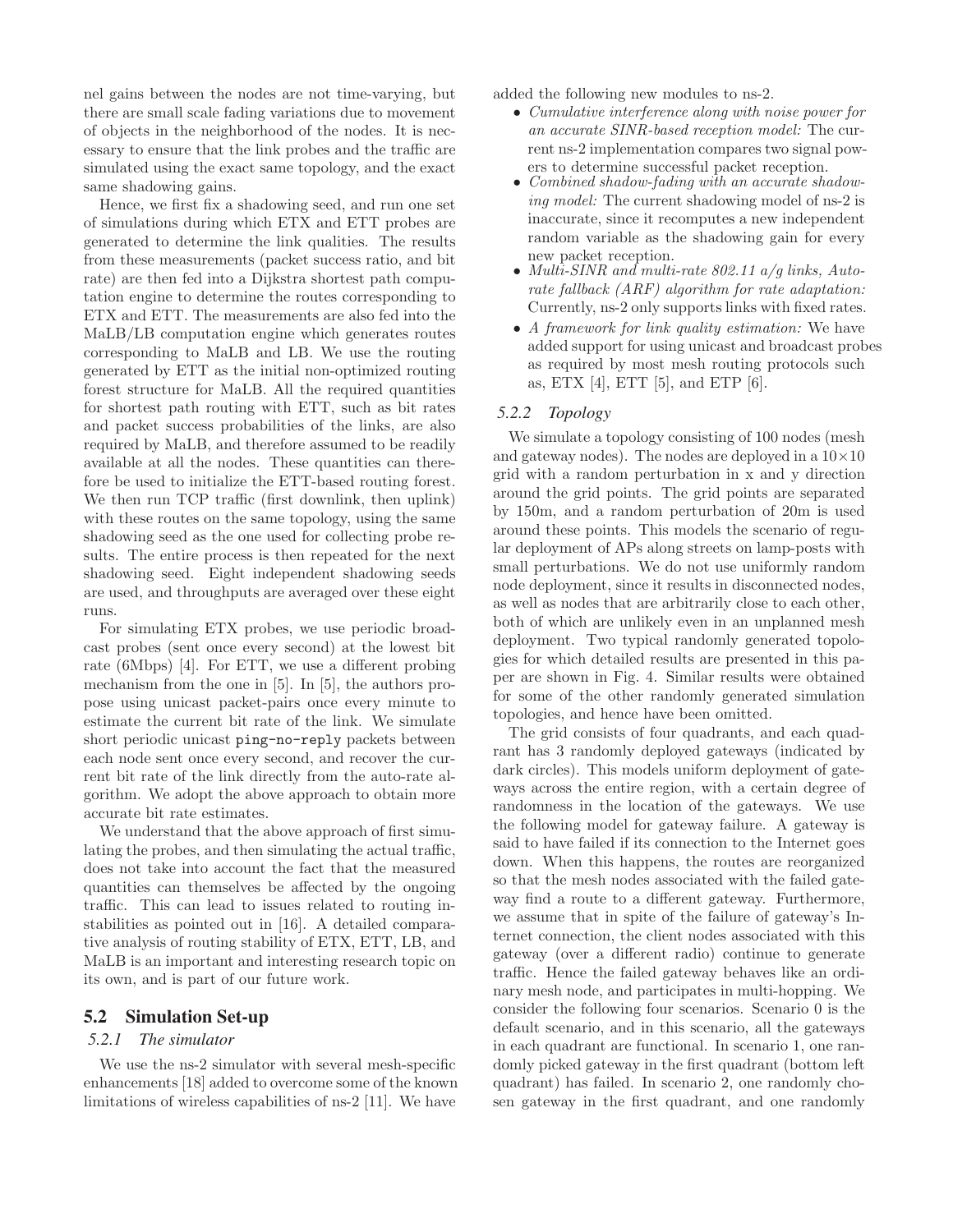| Parameter                                           | Value    |
|-----------------------------------------------------|----------|
| <b>Transmit Power</b>                               | 23dBm    |
| Noise Power                                         | $-96dBm$ |
| Receive Sensitivity                                 | $-93dBm$ |
| Carrier Sensing Threshold                           | $-93dBm$ |
| Antenna gain                                        | 13dBi    |
| Path loss constant (c in $c \cdot d^{-n}$ )         | $-53dB$  |
| Path loss exponent $(n \text{ in } c \cdot d^{-n})$ | 3.3      |
| Shadowing std dev                                   | 4dB      |
| Shadowing correlation between forward               | 0.5      |
| and reverse directions of a link                    |          |
| K factor (Ricean fading)                            | 10       |
| Ambient object speed (Ricean fading)                | 0.2m/s   |
| Number of independent shadowing runs                | 8        |

Table 1: Simulation Settings

chosen gateway in the third quadrant (top right) has failed. Scenario 3 has two failed gateways in first quadrant. Thus, scenario 3 has the highest imbalance in terms of the number of mesh nodes per gateway.

#### *5.2.3 MAC and PHY-layer settings*

We use 802.11g (link rates of 6 to 54 Mbps). All nodes have a single radio for mesh communication, and operate over a common channel. We assume that each mesh node communicates with its clients using a separate radio over an orthogonal channel (not simulated). The values of c and n in  $c \cdot d^{-n}$  in the path loss model in Table 1 are taken from the measurement studies reported in [2] in a suburban region for 802.11g. Unlike the testbed nodes in [2] where 15dBi antennas were used, we use antenna gains of 13dBi in our simulations to keep the EIRP (Effective Isotropically Radiated Power) below the allowable limit of 36dBm. We use a shadowing standard deviation of 4dB instead of 6dB as reported in [2], since several rounds of simulations with 6dB shadowing resulted in many unusable links due to excessive shadowing, as well as many extremely long range links (over 1200m). The correlation between random shadowing gains in the forward and the reverse directions is taken to be 0.5 [19]. This enables us to simulate asymmetric links which are often observed in real testbeds [20, 11]. Important simulation parameters are summarized in Table 1.

#### *5.2.4 Traffic model*

Since the majority of traffic observed in the Internet is carried over TCP, we use TCP as the transport protocol for generating traffic. For the downlink scenario, a single FTP download is carried out from each gateway to each of its associated mesh nodes. In another independent set of runs, we simulate the uplink scenario in which a single FTP upload is carried out from each mesh node to its associated gateway. The simulation duration is 5 minutes (sufficient for TCP to reach equilibrium [20]). In contrast to the past work [4, 5], we carry out concurrent TCP sessions. We believe that this is a realistic scenario to simulate, since multiple users are simultaneously active in the network. We do not use UDP traffic, since depending on the network topology, the maximum sustainable rate of a path could vary substantially, and hence setting the input rate of each connection is a non-trivial task. Instead, we let TCP determine the highest sustainable rate.

#### *5.2.5 Comparison Metrics*

In a mesh network, depending on the location of the mesh nodes and the gateways, some of the mesh nodes may get substantially lower throughput than others. This aspect is inherent to the many-to-few communication architecture. When a data set has very high dispersion, instead of the mean, the median is a better metric for comparing performance. Furthermore, instead of using the standard deviation, the Semi-Inter-Quartile Range (SIQR) is a better metric to measure the spread of data (a measure of fairness), as it ignores extremely high and extremely low values in the data set. SIQR is half the difference between the 75th percentile and the 25th percentile of the data set. Hence, as in [20], we use the median and the SIQR for comparing the considered routing metrics.

#### **5.3 Simulation Results**

In this subsection, we present simulation results for the shortest path routing algorithm with ETX, ETT, and the MaLB and LB routing algorithms with different topologies, and under several gateway failure scenarios.

## *5.3.1 Throughput Dependence on Gateway Location*

In Fig. 5 and Fig. 6, we plot the median throughput of all the routing algorithms<sup>4</sup> for topologies 1 and 2. These simulations were carried out with RTS/CTS on. With RTS/CTS off, we observed high packet losses and low throughputs due to hidden node problem (more details on the impact of RTS/CTS in Subsection 5.3.4).

We note that the median throughput for topology 2 is lower than the median throughput for topology 1 (for all the scenarios). This is because topology 2 has some gateways very close to each other. This leads to inefficient usage of gateway bandwidth due to contention between the gateways. Furthermore, this also results in some clients being far from any of the gateways, since most of the gateways are concentrated in one region. Thus, the gateways should be spaced uniformly to reduce the number of hops between the mesh nodes and the gateways. However, note that depending on the location of a node, it may not be possible to provide Internet connectivity at that node. Or equivalently, it may not be possible to select an optimal gateway loca-

<sup>&</sup>lt;sup>4</sup>In Fig. 5 to Fig. 7, the label "ETX" (respectively "ETT") along the x-axis stands for the shortest path algorithm with ETX (respectively ETT) as the routing metric.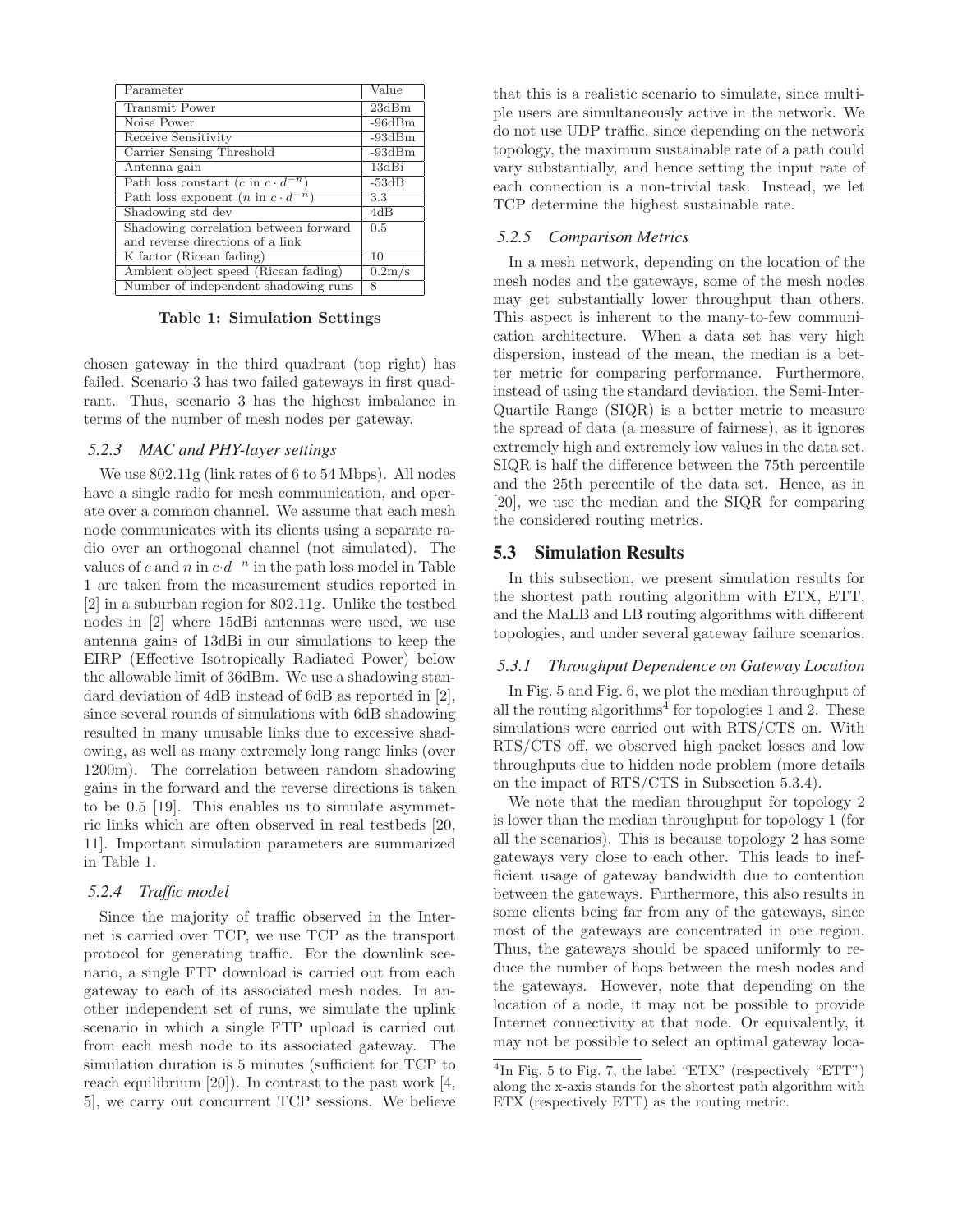

Figure 5: Median throughput for topology 1 in Fig. 4(a). MaLB performs better load balancing, and results in higher throughput for skewed topologies of scenarios 1, 2, and 3.



Figure 6: Median throughput for topology 2 in Fig. 4(b). MaLB performs better load balancing, and results in higher throughput for skewed topologies of scenarios 1, 2, and 3.

tion. Hence we use a model in which the location of gateway within the network is randomized.

#### *5.3.2 Algorithm Performance*

From Fig. 5 and Fig. 6, we note that for the case of a balanced load (scenario 0) in which all quadrants have 3 active gateways, all algorithms perform more or less identically. For scenarios 1, 2 and 3 which correspond to unbalanced networks, we note that the median throughput improves progressively as we go from ETX to MaLB. We note that LB performs better than ETX and ETT with shortest path. This demonstrates the benefit of load balancing. Furthermore, MaLB performs better than LB, thereby showing that it is beneficial to take MAC-layer interactions into account when determining routes.

For scenario 1 which corresponds to a single gateway failure in the first quadrant, MaLB performs up to 38% better than ETX, up to 17% better than ETT, and up to 13% better than LB. Scenario 2 corresponds to a single gateway failure in the first, as well as the third quadrant. For this scenario, MaLB performs up to 32% better than ETX, up to 25% better than ETT, and up to 26% better than LB. Thus, for all the scenarios in which one or more quadrant has a failed gateway, MaLB results in significant throughput improvement.

However, the highest gains from MaLB are attained for highly unbalanced topologies. To study the best case improvement of MaLB over other algorithms, we consider scenario 3 of topology 2 in which there are two failed gateways in the first quadrant. In Fig. 8, we plot

the percentage improvement of MaLB over other algorithms for this scenario. For this scenario, MaLB results in more than 60% throughput improvement over ETX, more than 30% improvement over LB for the downlink. Although the throughput improvement over the uplink is not as high as the downlink, MaLB still outperforms other algorithms.

Thus, MaLB adapts to gateway failures by balancing load across gateways, and avoids MAC-congested paths to provide improved throughput. Load-agnostic routing protocols such as shortest path routing with ETX and ETT continue to send most of the traffic of mesh nodes in the first quadrant to the only surviving gateway, thereby overloading it. LB results in improvement over ETX and ETT through load balancing, although not as significant as MaLB (especially for the downlink). Hence we conclude that a combination of (i) MAC-awareness, and (ii) load balancing is required for optimizing throughput in mesh networks. Purely loadaware algorithms such as LB which have simple and intuitive graph-theoretic interpretations do not perform as well as MaLB, since they are MAC-agnostic.

In Fig. 7, we plot the SIQR of the node throughputs for uplink as well as downlink for topology 1. The smaller the SIQR, the lower the dispersion of the data. We note that the SIQR progressively decreases as we go from ETX to MaLB. Combining all our observations, we conclude that MaLB has the best fairness among all the studied algorithms.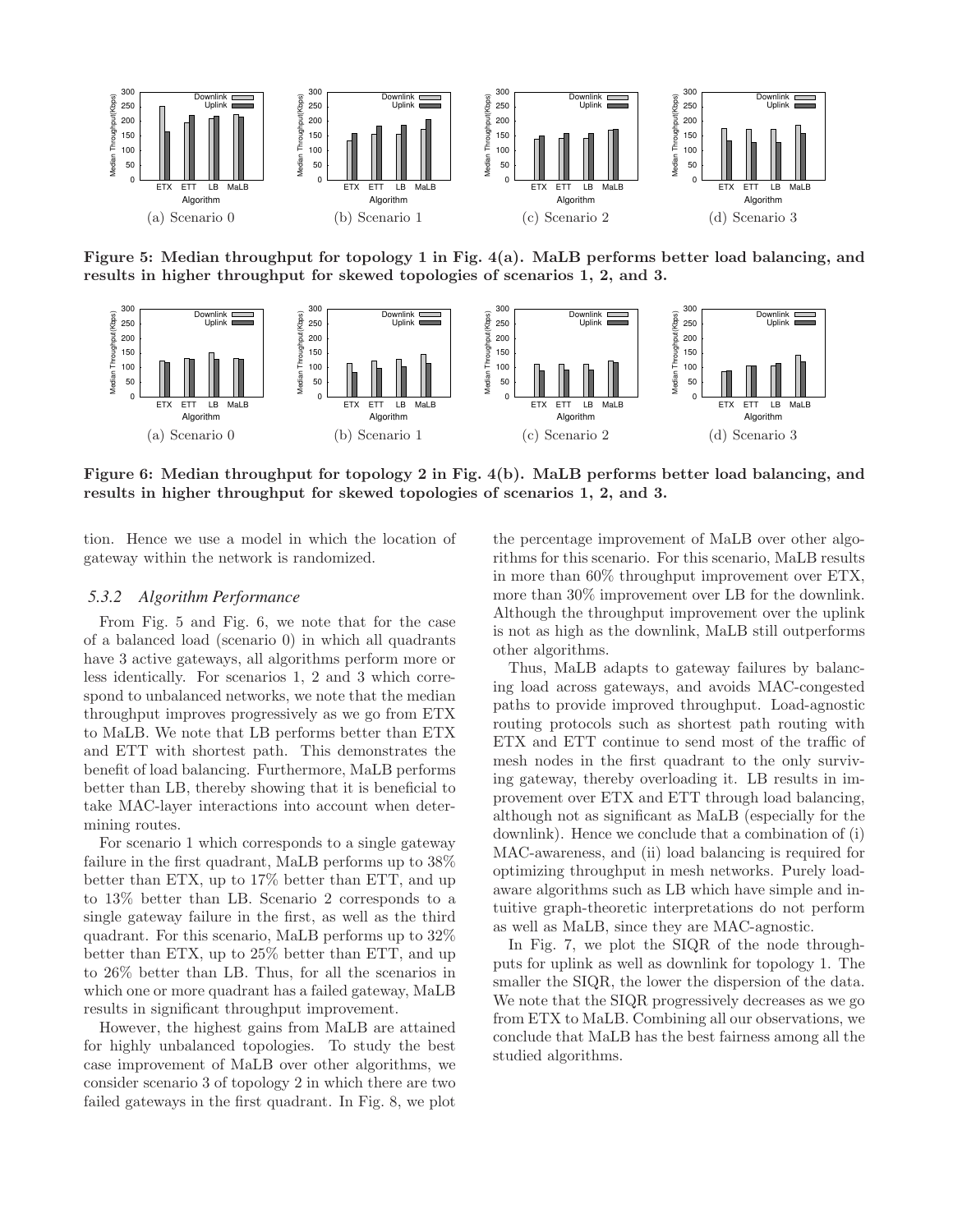

Figure 7: SIQR plots for topology 1 in Fig. 4(a) showing that MaLB is comparable to ETX and ETT in terms of fairness.



Figure 8: Performance of MaLB for scenario 3 of topology 2.

## *5.3.3 Speed of Convergence of MaLB*

In Fig. 9, we plot the evolution of the global objective function against the migration step for three randomly chosen simulation runs. We note that after convergence, MaLB results respectively in  $41\%$ ,  $34\%$  and  $48\%$  reductions in the values of the objective function. Over all the simulation runs, MaLB resulted in an average of 37% percent reduction in the objective function starting with the ETT generated routing topology. In the best case, there was up to 57% reduction in the value of objective function after MaLB terminated. Furthermore, over all the considered simulation scenarios, we observe that MaLB takes an average of 40 node migrations to converge. The maximum number of node migrations required was 57.

#### *5.3.4 RTS/CTS helps*

To study the impact of RTS/CTS, in Fig. 10, we plot the packet success ratio for the unicast ETT probe packets as a function of distance (for all the links in the network). These plots correspond to one of the shadowing seeds used in subsequent simulations. We note that RTS/CTS significantly improves the packet delivery ratio by alleviating the hidden node problem. For example, referring to Fig. 10, the links that are approximately 150m long, have more than 80% packet success with RTS/CTS. However, without RTS/CTS, the same links may have packet success ratio as low as 20%.



Figure 9: Evolution of the objective function with node migration in MaLB.



Figure 10: Impact of RTS/CTS on packet success.

Hence, in the rest of the paper, we only present results for scenarios with RTS/CTS turned on.

We also note that turning off RTS/CTS has much more impact on ETT, MaLB, and LB, as compared to ETX. This is because, the absence of RTS/CTS during the unicast probing phase of ETT results in high packet losses due to hidden node problem. Since the ARF auto-rate algorithm treats any form of packet loss as an indicator of poor channel conditions, it unnecessarily falls back to lower bit rates for robustness. Consequently, the bit rates estimated during the probing phase are lower than what the links can support. These inaccurate rate estimates lead to poor route selection by ETT, MaLB, and LB, all of which rely on the bit rate estimates. ETX, on the other hand, does not require rate estimates.